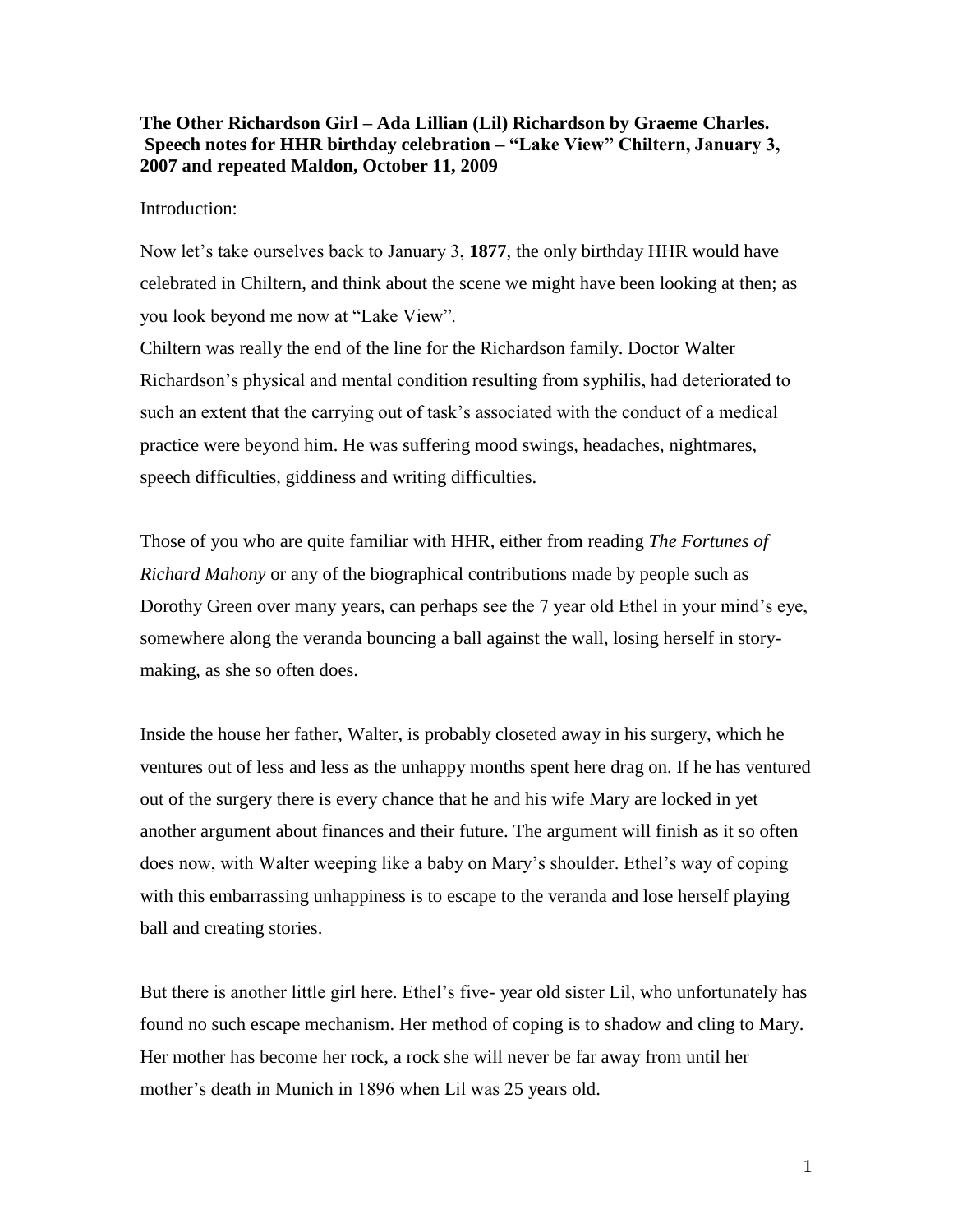**Ethel wrote in her autobiography:** *Myself When Young* **that Lil's haunting fear of losing mother persisted, and blighted her whole childhood.** 

## **Ada Lillian Richardson b.1871 (St.Kilda) d. 1944 ( Wales)**

This then is a brief story of Lil; fifteen months Ethel's junior, whose life remained almost inextricably linked to Ethel's, until her death in faraway Wales in the penultimate year of the Second World War, 1944. They maintained a close lifelong relationship, marred perhaps to some degree by Ethel's uncontrollable resentment of their mother's obvious preference for the softer Lil.

According to Lil's daughter-in-law, there was a close emotional bond between the sisters, a bond that must have developed inevitably from their being thrown so much on their own resources, and which lasted with unusual intensity for long after they were both married.

# **Indeed, Dorothy Green in her 1973 book** *Henry Handel Richardson & Her Fiction* **said**

**"The question of the relationship between the sisters is clearly a study on its own."**  But that is a subject we must leave now, for another time.

In 1888, a few years after their father's death, both girls had attended Presbyterian Ladies College in Melbourne from which Lil matriculated at 16. Subsequently, using the proceeds from the sale of the former family home in Hawthorn, their mother took them to Leipzig, Germany hoping to see their considerable musical talent fulfilled. HHR who excelled on the piano was enrolled at the Royal Conservatorium of Music there. Lil, a very accomplished violinist was later tutored in Munich.

**Ethel said of Lil "But I have always considered my sister the more genuinely musical of us two. What barred her way, both in childhood and afterwards, was her lack of self-confidence. She was strongly urged by her then-time master to appear in**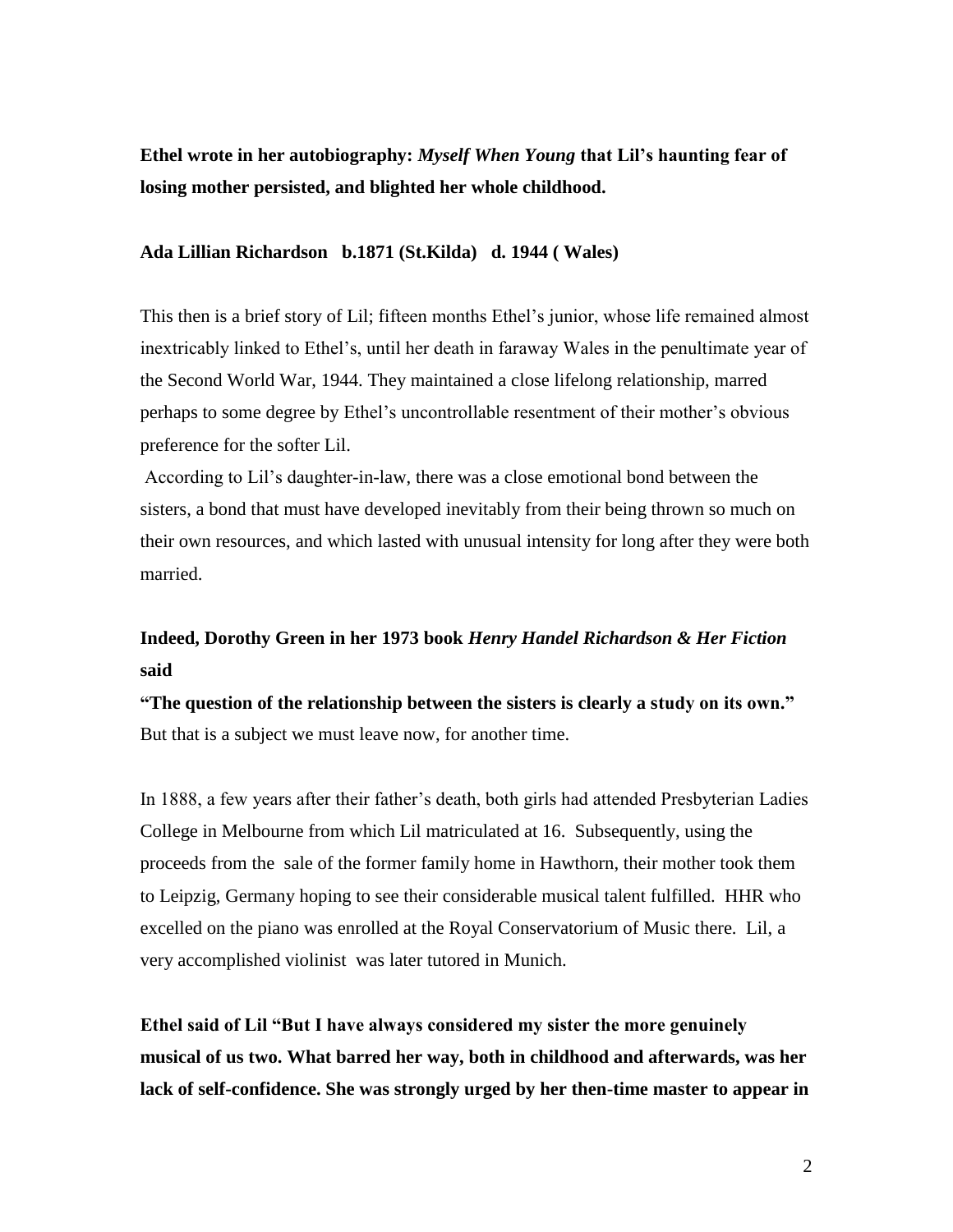**public. She used to pace the streets of Munich trying, in vain, to nerve herself for the ordeal. It was a pity; for with her impeccable ear, her excellent memory and full rich tone, she might have made something of a name for herself."** 

They were both better than average **tennis** players, who could more than hold their own playing against men, their favoured opponent. The one obvious difference between them lay in their temperament and looks. Lil was considered more graceful and classically good looking than Ethel.

Probably as a result of her looks and temperament Lil had many suitors, eventually marrying a German ophthalmologist, Otto Neustatter, in Munich in 1900 at the age of 29. She gave birth to her only child, a son Walter in 1903. Evidently the birth was a painful, gruesome event resulting in her inability, even if she had wanted, to have further children. Walter Neustatter spent a great deal of his childhood living with, or near his aunt Ethel, who had also married and was living in London. Walter became an eminent forensic psychiatrist in London, but more of him and his children later.

Otto and Lil were living in London; Walter was attending school there, when World War 1 threatened. Otto found life in London as a German, difficult to say the least, and when the war eventually broke out he returned to Germany. Lil and Walter remained in London and she dropped her surname in favour of the old family name of Lindesay. Her daughter-in-law wrote: "She (Lil) was a person divided, with a foot in each Country (England and Germany), she would really have liked to be Otto's wife and Ettie's sister

all in one piece and in one place."

The two of them lived in Ethel's London home whilst Ethel and her husband lived in the countryside to escape the worst aspects of wartime London. Towards the end of the War, Walter was attending King Alfred's, a progressive co-educational school which, in those days, was almost unique and regarded with much suspicion. He arrived home for afternoon tea one day with a newly arrived teacher. Alexander (A S) Neill was to become relatively famous in education circles for his innovative approach to educating the young. Lil had a keen interest in education and as a feminist had embraced the need for far-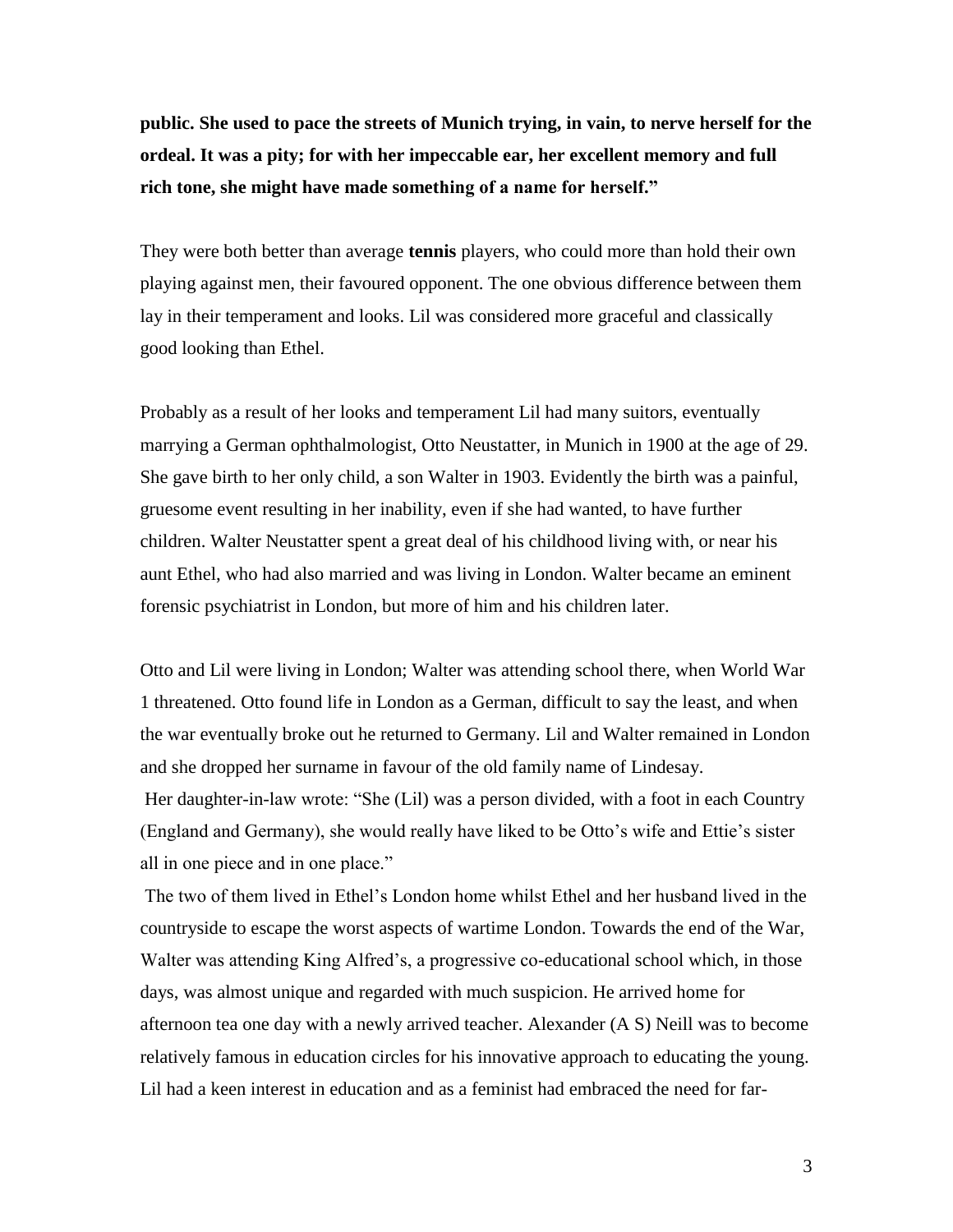reaching education reform at that time. Neill was 12 years younger than Lil, but they hitit off and gradually her affection shifted from Otto to Neill. Together they began to look for a place to realise their educational ideals and in 1921 Lil returned to Otto in Dresden to announce her new commitment.

Later that year Neill joined them, and he and Otto also hit-it off. With Otto's complete support they established their first International School. The school eventually became known as **Summerhill**, it still operates today in Leiston in Suffolk. Neill described it as a "free school." This did not mean it was State funded; rather the freedom he was referring to was the personal freedom of the children in his charge.

In 1923 Neill and Lil moved the school from Austria to Lyme Regis in the south of England where Ethel had found them a suitable building known locally as Summerhill. They again changed location and moved to Leiston in 1927.

Summerhill is universally regarded as the world's first "free school" and describes itself as first and foremost a place where children can discover who they are and where their interests lie, in the safety of a self-governing democratic community.

To give you some idea of what others thought about the school, HHR when talking about Summerhill, said, "Their school is quite full at present, about 40 children, most of them with some kink in their brains."

Not all Summerhill students appear to have had "some kink in their brains." For example, Lil's granddaughter who continues to lead a highly successful professional life, attended Summerhill. As you might imagine it has had its share of critics over the years. A Director of Education in California once famously wrote that he "would sooner send my children to a brothel" than send them to Summerhill. Its current Principal is Neill's daughter from his second marriage, with the delightful name of Zoe Readhead. A name I'm sure you'll agree, that seems entirely appropriate for a Principal of a school that dares to be, just a little bit different.

In 1926 Lil divorced Otto and married Neill. Otto himself remarried, and they all continued as the best of friends. Lil's constant need to be reliant on someone else now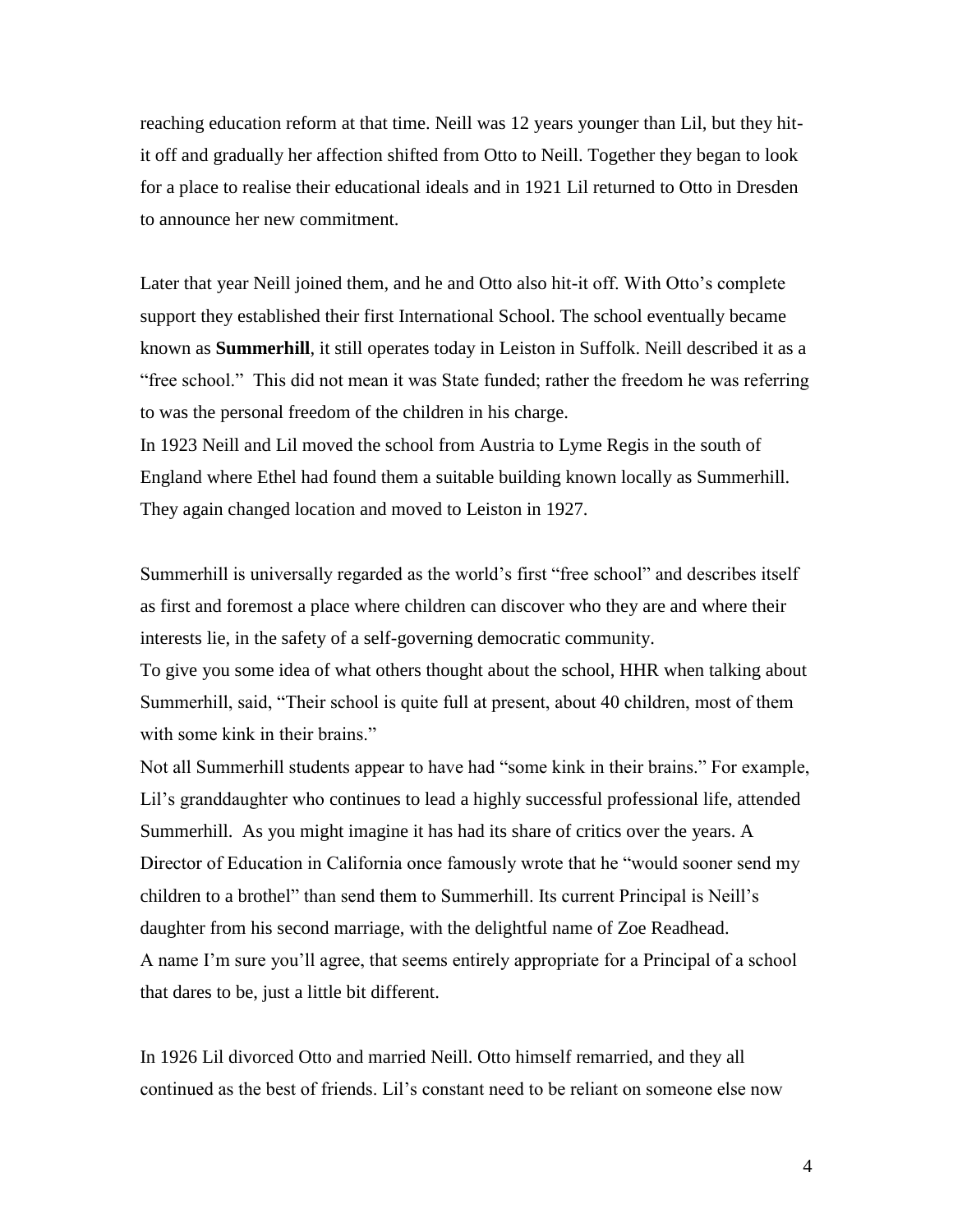shifted itself to Neill's love and ambition. She was unstinting in her self-sacrifices to the demands made by the school over many years. For example, when the school was at Lyme Regis, and struggling financially, she worked for 3 years without a break. Unbeknown to her, Neill had started a relationship with a younger woman and in 1933 he officially left Lil for her. At the time Lil was devastated but they both stayed on at the school so as not to derail it. However she was left in a psychologically precarious state, chronically uncertain and with her spirit much undermined. After Lil's death, Neill wasted no time in marrying his new love.

Lil was holidaying with Otto and his new wife in Baltimore, USA, when World War 2 was declared. She managed to return to England and the school, but the added stress caused by, for her a second world war, further weakened her spirits. The school was forced to relocate to Ffestinniog in northern Wales because of the wartime danger in Leiston. Unfortunately the move did nothing to improve her state of mind, the condition of the school building was deplorable, and with rationing and incessant rain, by the summer of 1941 Ethel "found her a complete nervous wreck." Her decline was exacerbated and Neill with his focus on his school and his own misery seems to have been incapable of providing her with much emotional support. She eventually suffered a stroke, was placed in a nursing home ( spending the last year of her life in a mental home in Harlech) and continued to decline until her death on the  $30<sup>th</sup>$  April, 1944. Just two years before Ethel's death in March 1946.

**Her daughter-in-law wrote: "Almost her last journey into the outside world was to her son's wedding near London. She arrived late for the party, a little old lady in her best clothes, bent, timid, exhausted and unable to communicate with the wedding guests."**

The two sisters returned to Australia only once after leaving for Leipzig on August 3 1888. In 1912 they sailed on the *Orsova* to Melbourne. It is known that Ethel visited Chiltern and "Lake View" during the few weeks she spent in Victoria. It is reasonable to assume that Lil would have accompanied her here.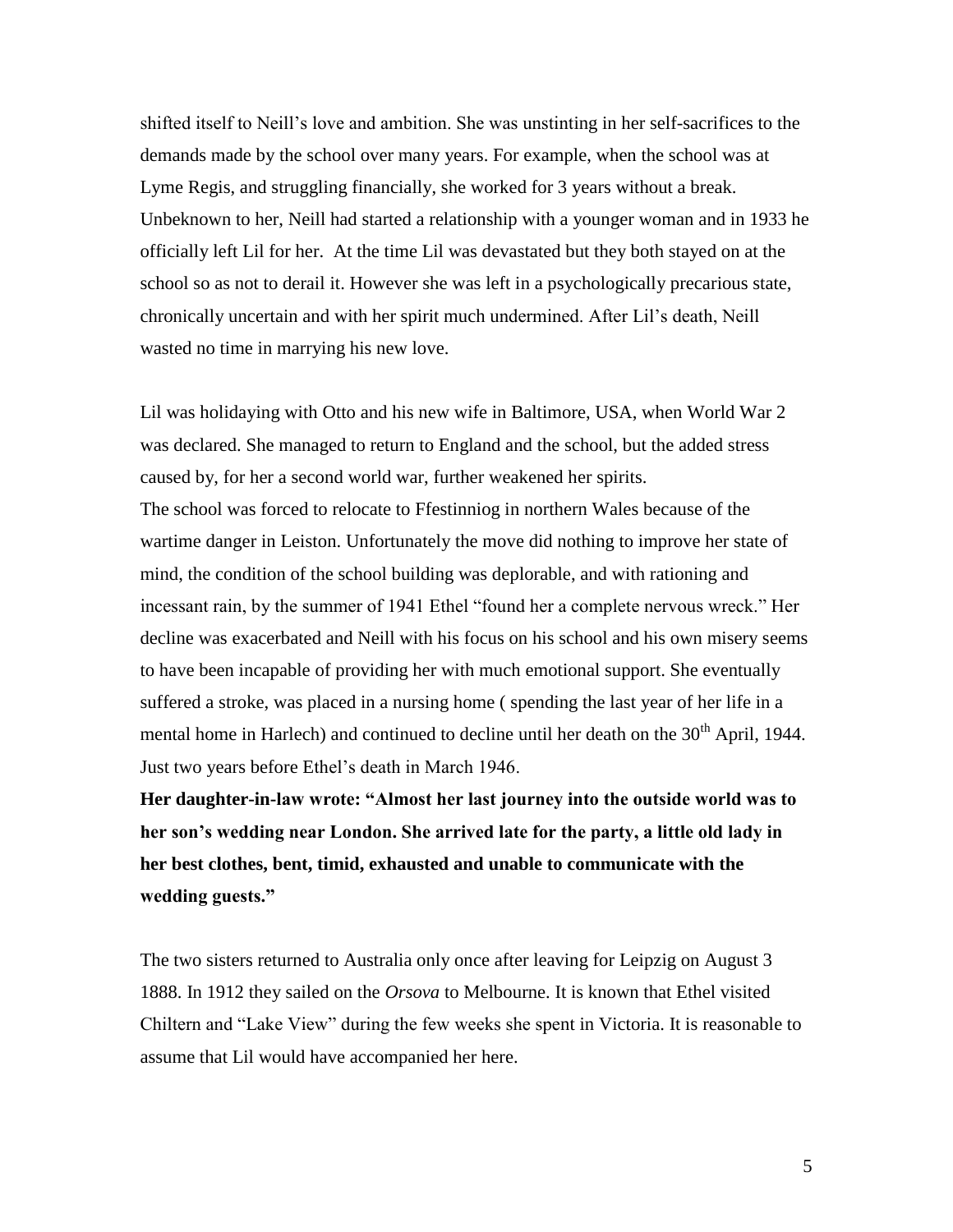I mentioned earlier Lil's son, Walter, who died in 1978. He was a leading forensic psychiatrist in London, who gave expert evidence at the trial of Ian Brady, one of the infamous "Moors murderers", and his list of luminaries included Rolling Stones member Brian Jones.

Walter had two children, both of whom are still with us. His daughter, Angela Neustatter, is a well- known feminist author and journalist who for the past 30 years has contributed to most of the serious British newspapers and magazines including The Guardian, The Observer and the New Statesman. His son, Patrick Neustatter, lives in Virginia, USA, and is a partner in a large innovative medical centre there. He is a family practitioner whose treatment style "encourages patients tolerant of alternative medicines, to consider whole body/spiritual care with minimal medicines." Angela's interest in feminism; one of her seven published books being *Hyenas in Petticoats: a Look at Twenty Years of Feminism*, in all probability had its roots in her grandmother's (Lil's) involvement in the Suffragette struggle during the early  $20<sup>th</sup>$  Century. In fact both she and Ethel were keenly interested in feminism and the Suffragette struggle. Lil, living in Dresden at the time, responded enthusiastically when Ethel forwarded copies of The Suffragette to her. In 1914 she and Otto, at some risk to themselves, hosted a meeting of sympathisers in their home, addressed by leading suffragette Sylvia Pankhurst. Earlier in 1912, before the trip to Australia, she along with two other women attacked a post office in Fulham Road, London. She was subsequently jailed for two months.

There remains one other interest shared by the sisters, to consider. They both inherited their father's preoccupation with **Spiritualism**. The Spiritualism movement originated in the USA in 1848 and is based on belief in the survival of human personality and the possibility of communication between the living and the dead. Walter Richardson had joined the local spiritualist circle here in Chiltern, which unfortunately did nothing to lessen the poor regard the townspeople had for their medico. They both attended psychic society meetings and séances at various stages throughout their adult lives and Ethel had read books on the subject as a child. It is known that the sisters together with their husbands shared a common interest in Spiritualism.